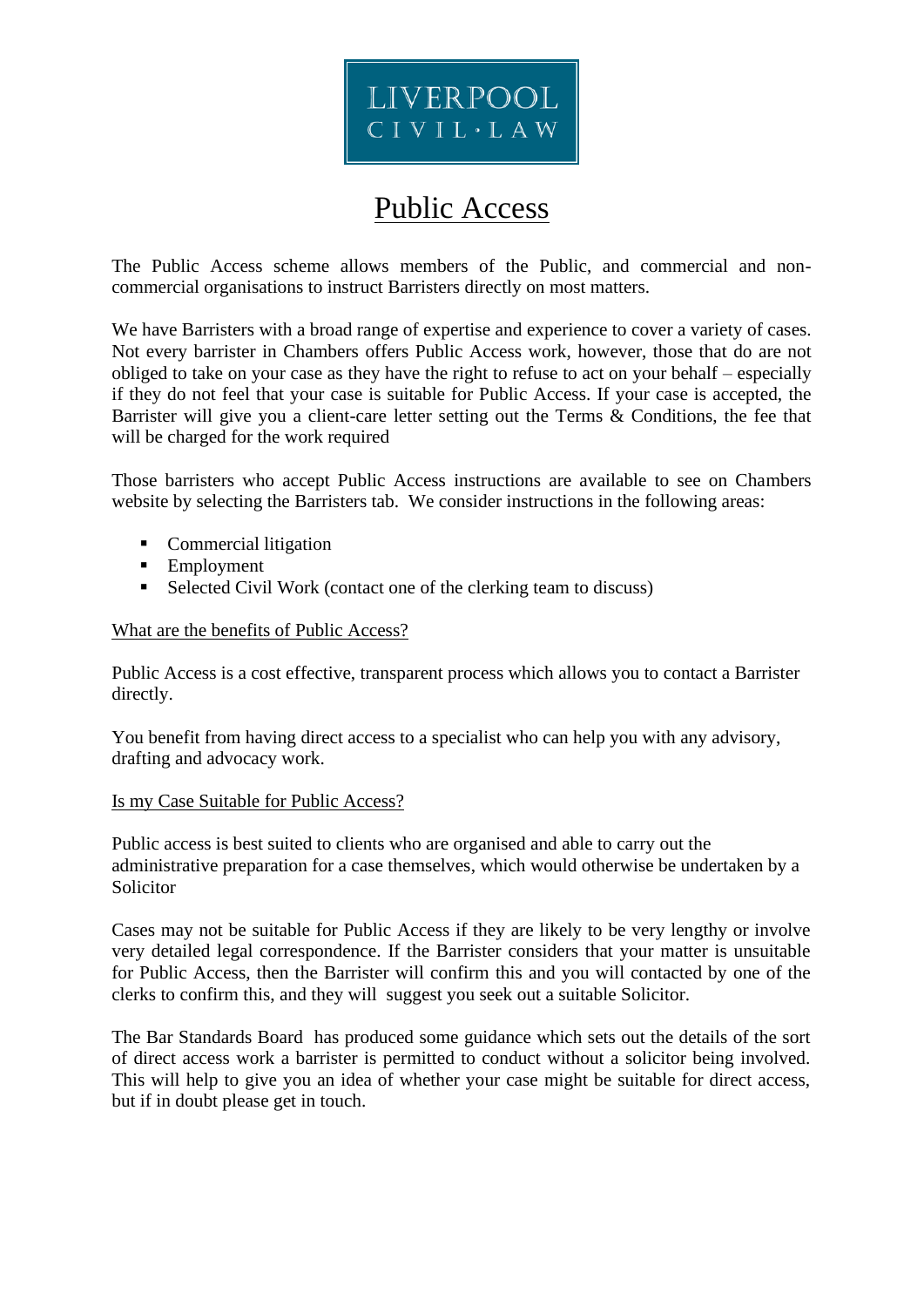## What can my Barrister do on my behalf?

The barrister's role remains essentially the same as when they are instructed by a Solicitor or another intermediary. The Barrister can advise you on their view as to the legal merit of your case, alongside your rights but also any potential risks that you may run in pursuing a particular matter.. A public access Barrister will be able to represent you directly, including drafting legal documents, court forms and letters and representing you in court.

## Is there anything a Barrister cannot do for me?

A public access Barrister is normally not allowed to issue proceedings or file documents at court on your behalf, contact witnesses directly, handle clients' money, investigate or collect evidence and take general management of your case – In other words, to progress the litigation and also Case Manage in the way that a Solicitor would normally progress. You will have to assist in most of the pre-court hearing of the steps in your case, but your Barrister will be there to advise you.

# What will it cost?

Public Access cases are often charged at Barristers' commercial hourly rates which are competitive in the legal marketplace. In some cases and where it is appropriate, work may be charged on a fixed fee basis. In cases that are not suitable for a fixed fee, they are dependent upon a number of factors including but not limited to (1) the type of case (2) the complexity (3) the documentation and (4) the work involved.

As an estimate you could typically expect to pay between the rates of £200 to £500 per hour, dependant on the factors mentioned above.

These hourly rates are set out as estimates for information only. For a quote, please contact Chambers by email or telephone. All of our fees are exclusive of VAT which will add a further 20% to any fee quoted.

There should not be hidden additional costs. Any additional costs will be agreed and set out clearly in the client care letter provided to you or by email. Some reasons for additional costs include but not limited to

- Reasonable travel expenses.
- Where a case becomes more complicated due to the issues between the parties. For instance, if the Court extend the length of a hearing which would usually increase the costs for the parties.
- If one party produces new documentation that needs to be reviewed.
- If a case adjourns at Court as one party has not complied with an order(s) from the Court this can increase cost.
- When advice is refused, and someone simply wants their day in Court which was not initially anticipated.
- Pre court attempts to mediate a resolution
- Last minute attempts by other parties to attempt to strike out parts of your claim against them that was not anticipated and requires last minute written arguments being prepared for the Court